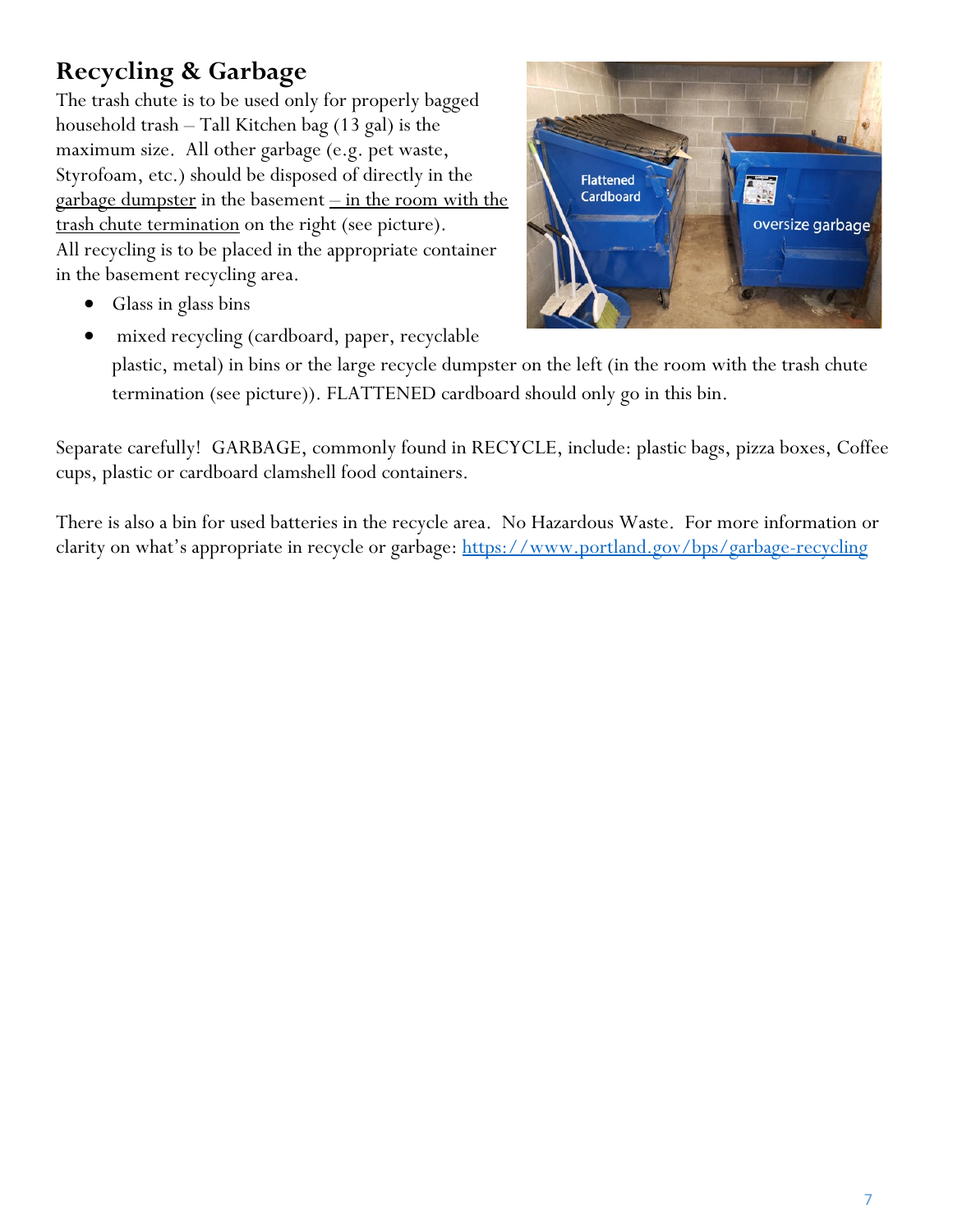## **6. Commercial Use**

- **6.1** No industry, business, trade, occupation, or profession of any kind shall be conducted, maintained, or permitted in any Residential Unit. This prohibition includes any commercial filming inside a Residential Unit by an outside company. A unit may be used for a "Home Office". *(Bylaws 7.2)*
- **6.2** Use of the Commercial Units (106, 107, 109, 112, 113, 114) are regulated by Chown Pella Bylaws 7.2.

## **7. Sale of Units and Open Houses**

- **7.1**. All homeowners shall inform the Management Company at the time they decide to sell or rent their units.
- **7.2**. No "for sale" or similar sign shall be placed in a window for public view or be placed on or in the vicinity of an entry of the Building except as approved by the Board of Directors.
- net units.<br>
Their units.<br>
Their units.<br>
Their units are many of the Building except as approved by the Board of Directors.<br>
Internal be shown by realtors or the owere by appropriment only, except that<br>
Internal be shown by **7.3**. Units shall be shown by realtors or the owner by appointment only, except that open houses may be held which require the realtor or owner to station an attendant at the lobby door to control access to potential buyers. Under no circumstances should a realtor or owner "click" in a potential buyer through the front door. *(Bylaws 7.17)*
- **7.4**. Only approved Realtor electronic lock boxes are allowed on the approved lockbox site and lockboxes must be registered with the Management Company.
- **7.5** Owners or tenants are not allowed to hold public sales in their units. *(Bylaws 7.17)*

## **8. Remodeling, Repairs, Maintenance, and Upkeep**

- **8.1** There shall be no modifications to the Building exterior.
- **8.2** The Association requires the review and approval of alterations and modifications in individual units and/or affecting the common elements of the building. The procedure for obtaining approval for modifications or alterations to individual units is set forth in the Bylaws, Section 7.5 and Section 8.2, and in the Architectural Review(AR) process. (see Appendix A-2)
- **8.3** The Board shall consider granting approval for alterations only after the owner submits a complete Architectural Review application for all work to be performed.
- **8.4** When the Chown Pella Condominiums was remodeled from a warehouse into condominiums, considerable effort was made to install an earthquake upgrade. This upgrade means our building is a reinforced masonry building and meets City of Portland standards in effect at the time of the conversion. Therefore, do NOT take any actions that might weaken or damage our earthquake upgrade.

Drilling into concrete and brick walls may be done to hang or install single items weighing no more than thirty (30) pounds. Drill bits must be  $\frac{3}{8}$ " inches or less in diameter. Drill holes shall not extend more than 1" into the wall. Any other drilling beyond these limits requires written approval of the Board of Directors.

Drilling into or otherwise damaging the concrete subfloor of your condominium are subject to the Bylaws. *(Bylaws 8.2)*

**8.5** Balcony railings and deck and balcony walls shall not be modified or painted a color other than the original color.